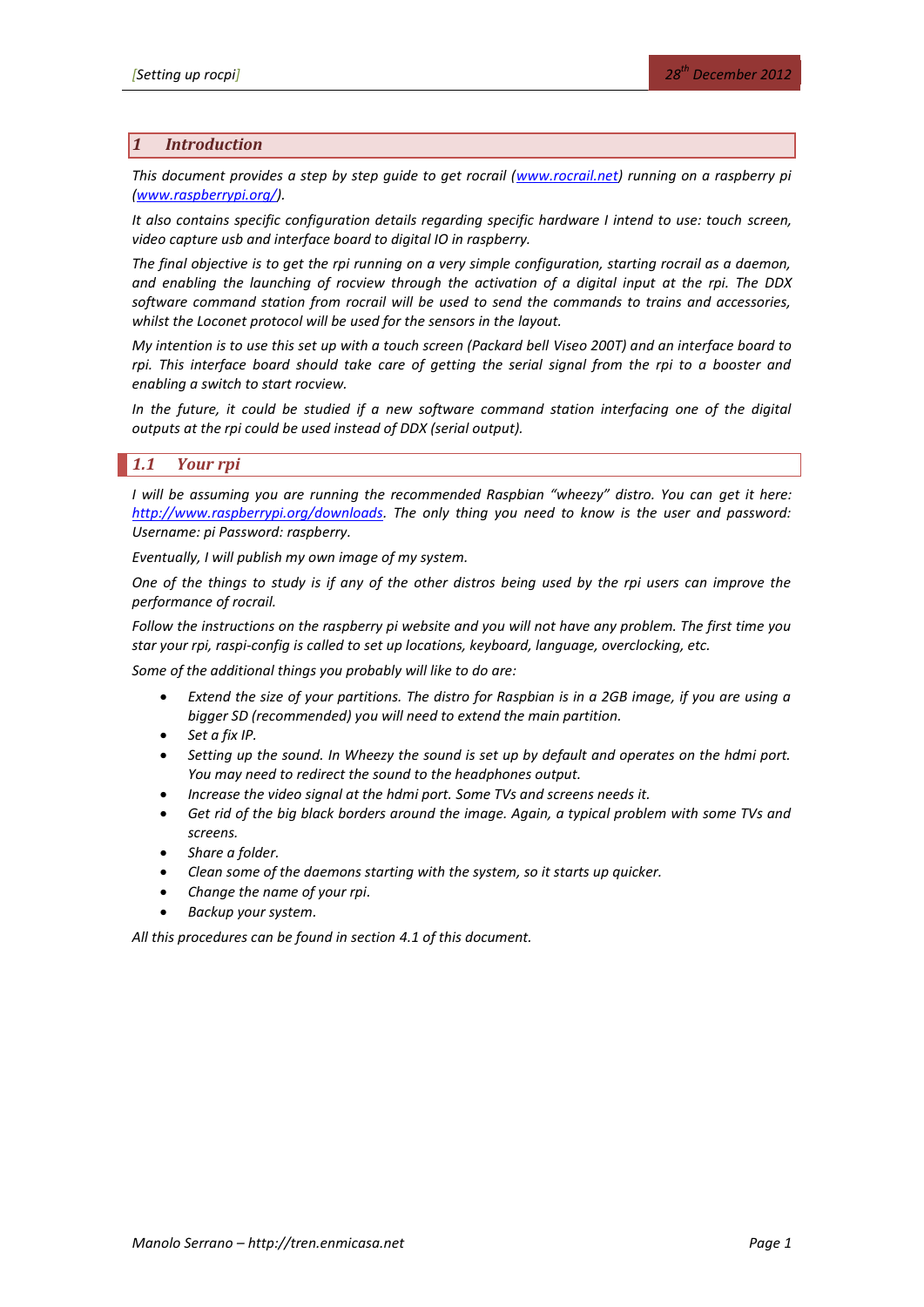### *2 Compile Rocrail*

*I normally use windows and eclipse to compile rocrail. I am not familiar with linux, so the instructions hereafter are mainly lessons learnt when trying to get rocrail running.*

*First, I studied if cross-compiling from windows was an option. I have not found any one doing any kind of cross-compilation for rpi in windows – not without emulating the raspberry. I do think it should be possible… but I do not know how.*

*On the other hand, cross-compiling from linux seems to be a standard procedure for the people developing for the raspberry pi, so it should be possible – and easy? – to achieve it.* 

*Considering the information in the rocrail forum, and my current limited knowledge on linux, I decided to go the "easiest way" and compile directly on the rpi.*

## *2.1 Prerequisites*

### *2.1.1 Prepare a place to download everything*

*This is not absolutely necessary, but in order to make clear where each of the components will be downloaded and installed, it is convenient to create some folders. This guide will refer to them.*

```
cd /home/pi
mkdir rocrail
cd rocrail
mkdir source
mkdir wxGTK
```
*You should be already in your home directory (/home/pi)... pi is the name of the user, but if you have created another user, you could use it.*

## *2.1.2 Install Bazaar*

*This should be the easy part. Accept all dependencies and request to install new software.*

*sudo apt-get install bzr*

## *2.1.3 Build wxwidgets 2.8x from source*

*Source: <http://wiki.rocrail.net/doku.php?id=buildwx-en>*

*<http://forums.wxwidgets.org/viewtopic.php?f=23&t=34891>*

*1. Download:<http://prdownloads.sourceforge.net/wxwindows/wxGTK-2.8.12.tar.gz> Note that the last version may be different (2.8.x). Currently I am using 2.8.12.*

*cd/home/pi/rocrail/wxGTK*

*wget http://prdownloads.sourceforge.net/wxwindows/wxGTK-2.8.12.tar.gz* 

*2. Install gtk2-devel and all other missing development tools from your distribution!!!*

*sudo apt-get install libgtk2.0-dev*

*3. Unzip the source tarball:*

. . . . . . . . . . . . .

.................................... *gzip -d wxGTK-2.8.12.tar.gz*

*4. Un tar it:*

*tar -xf wxGTK-2.8.12.tar*

*5. Configure the compilation (this could take a while):*

*cd wxGTK-2.8.12 /configure --enable-unicode --enable-graphics\_ctx*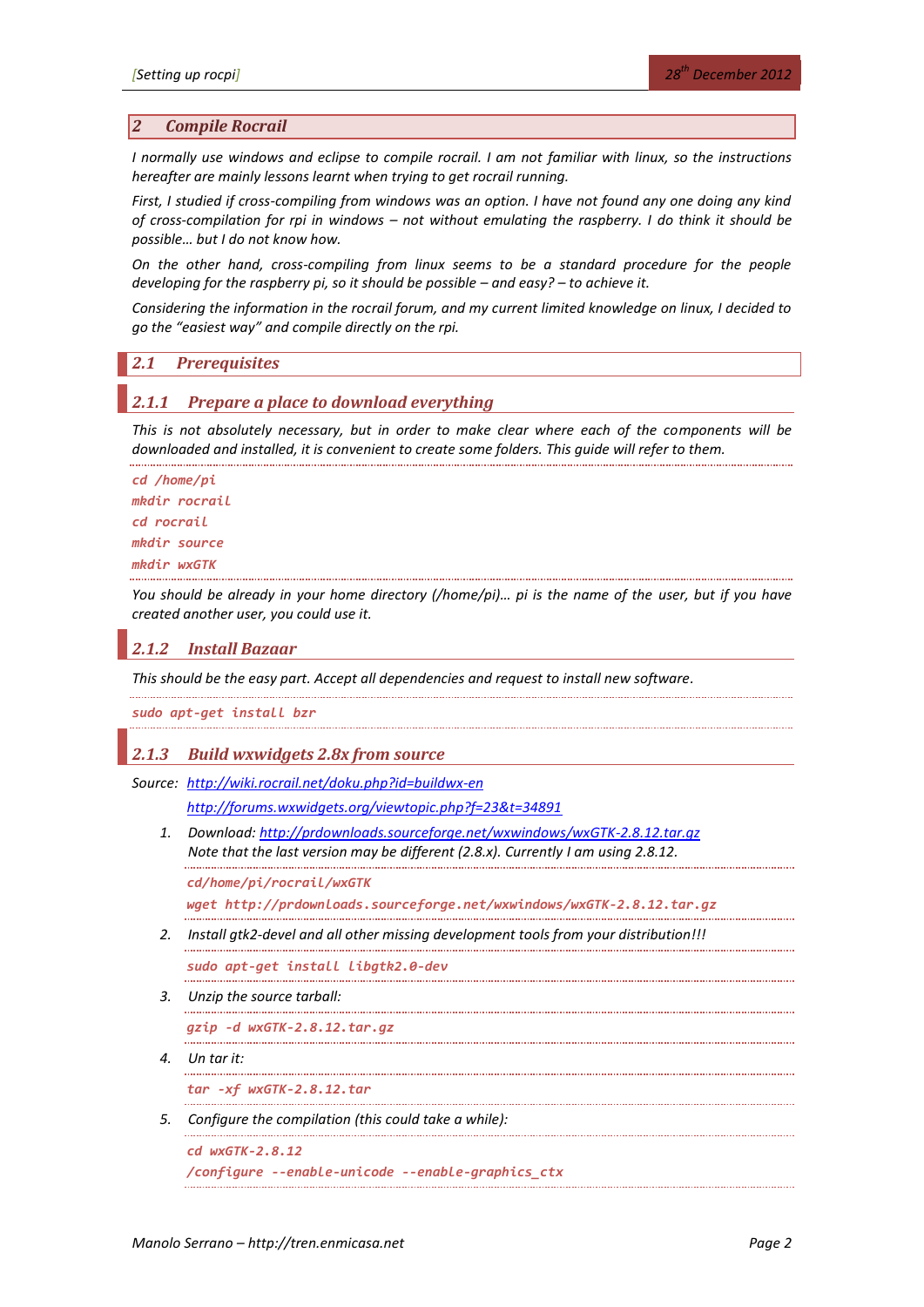## *6. Make.*

*make*

*This could take a while (even longer than configuring).*

*7. install the wx headers and libraries:*

*sudo make install*

*8. update the ld.so.conf:*

*sudo /sbin/ldconfig*

### *2.2 Compiling Rocrail*

*Source:<http://wiki.rocrail.net/doku.php?id=build-en>*

*This is also quite easy with the information in the rocrail web site:*

*1. Download the sources.*

```
cd /home/pi/rocrail/source
```

```
bzr checkout --lightweight https://launchpad.net/rocrail Rocrail
```
*2. Make the files.*

*cd /home/pi/rocrail/source/Rocrail make PLATFORM=LINUX fromtar*

*3. Install.*

*cd /home/pi/rocrail/source/Rocrail*

*sudo make install*

*Rocrail is installed in /opt/rocrail.*

## *2.3 Creating a debian distribution package*

*Source:<http://wiki.rocrail.net/doku.php?id=mkdeb-en>*

*This step is completely optional, and actually I have not tried its results (feedback is welcome). There is a script to build the package already provided by rocrail. I have not been able to follow step by step the instructions, so here is a possible alternative:*

- *1. Create a control file for raspberry with hard float (armhf).*
	- *cd /home/pi/rocrail/source/Rocrail/rocrail/package cp control control-armhf*
- *2. Edit this file and change the architecture to "armhf" (just to make it nice).*

*nano control-armhf*

*If in addition you have your own rocraild files (see section [3.3.1\)](#page-6-0) you should copy them at* 

*/home/pi/rocrail/source/Rocrail/rocrail/package*

*3. Run the script.*

*cd /home/pi/rocrail/source/Rocrail/rocrail/ ./mkdeb.sh debian armhf*

*Instead of debian, you can call it as you want… in my case "rocpiSpeedCurve". The resulting file is in /home/pi/rocrail/source/Rocrail/package and looks like this: rocrail-setup-rev4082-rocpi-armhf.deb.*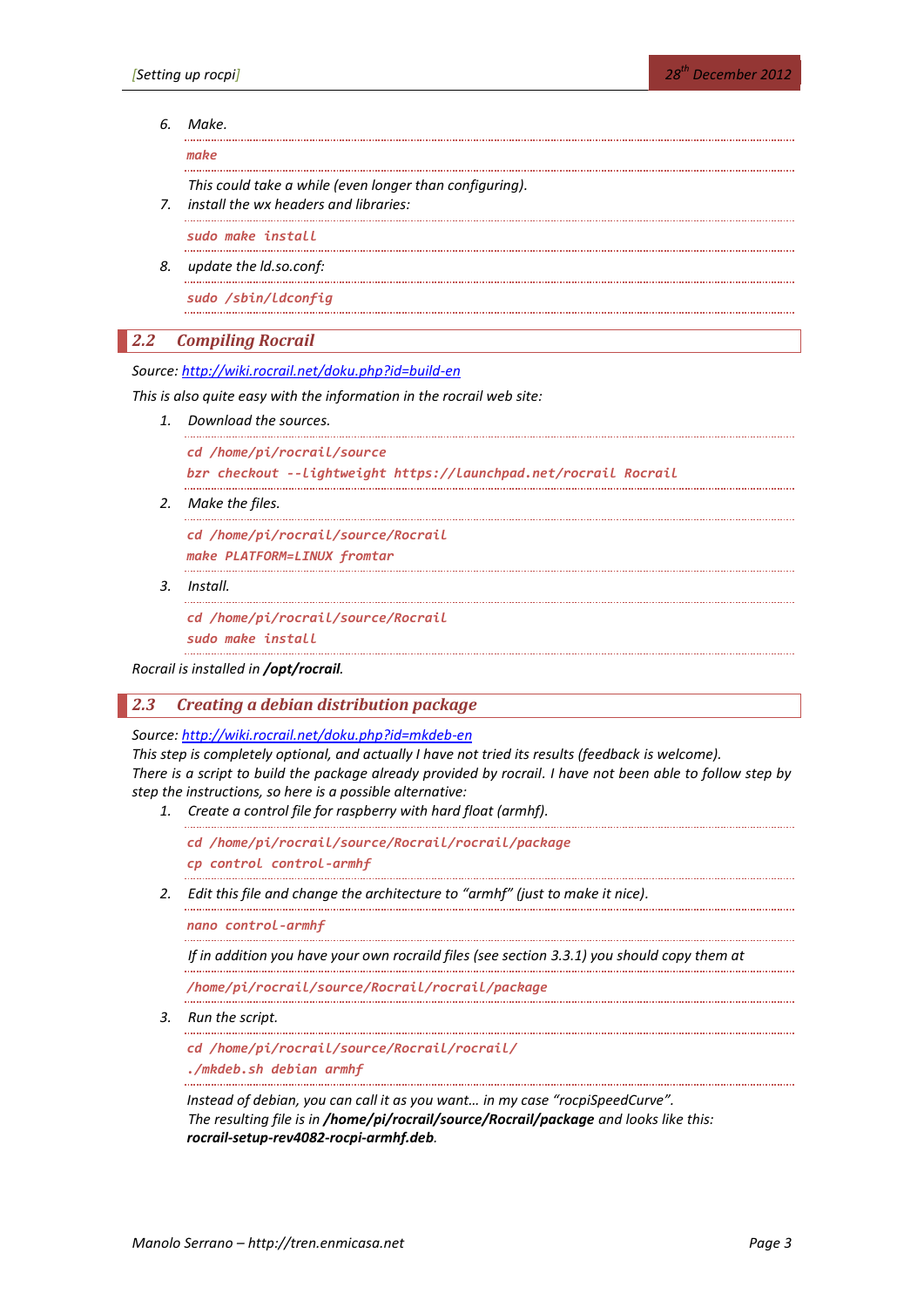*The only problem is that it is recovering the revision number from the repository in internet… so it may be the case that the revision noted in the name is not the same as the one you have compiled – depending on how long it has taken you to compile. To be sure, follow step 4.*

*4. Check the revision.*

```
cd /home/pi/rocrail/source/Rocrail/common
nano version.h
You can see there the revision you have actually compiled, and if necessary rename the file:
cd /home/pi/rocrail/source/Rocrail/package
mv rocrail-setup-rev4082-rocpi-armhf.deb rocrail-setup-rev4011-rocpi-armhf.deb
In the first file the old name, in the second file the new name.
```
*5. Now you should be able to install the file.*

*You must ignore the dependence with lobwgtk… it seems that since we have compiled it, the dependence is not correctly checked.*

*cd /home/pi/rocrail/source/Rocrail/package/*

*sudo dpkg -i --ignore-depends=libwxgtk2.8-0 rocrail-setup-rev4011-rocpiarmhf.deb*

*You can also install the "missing package"*

*sudo apt-get install libwxgtk2.8-0*. . . . . . . . . .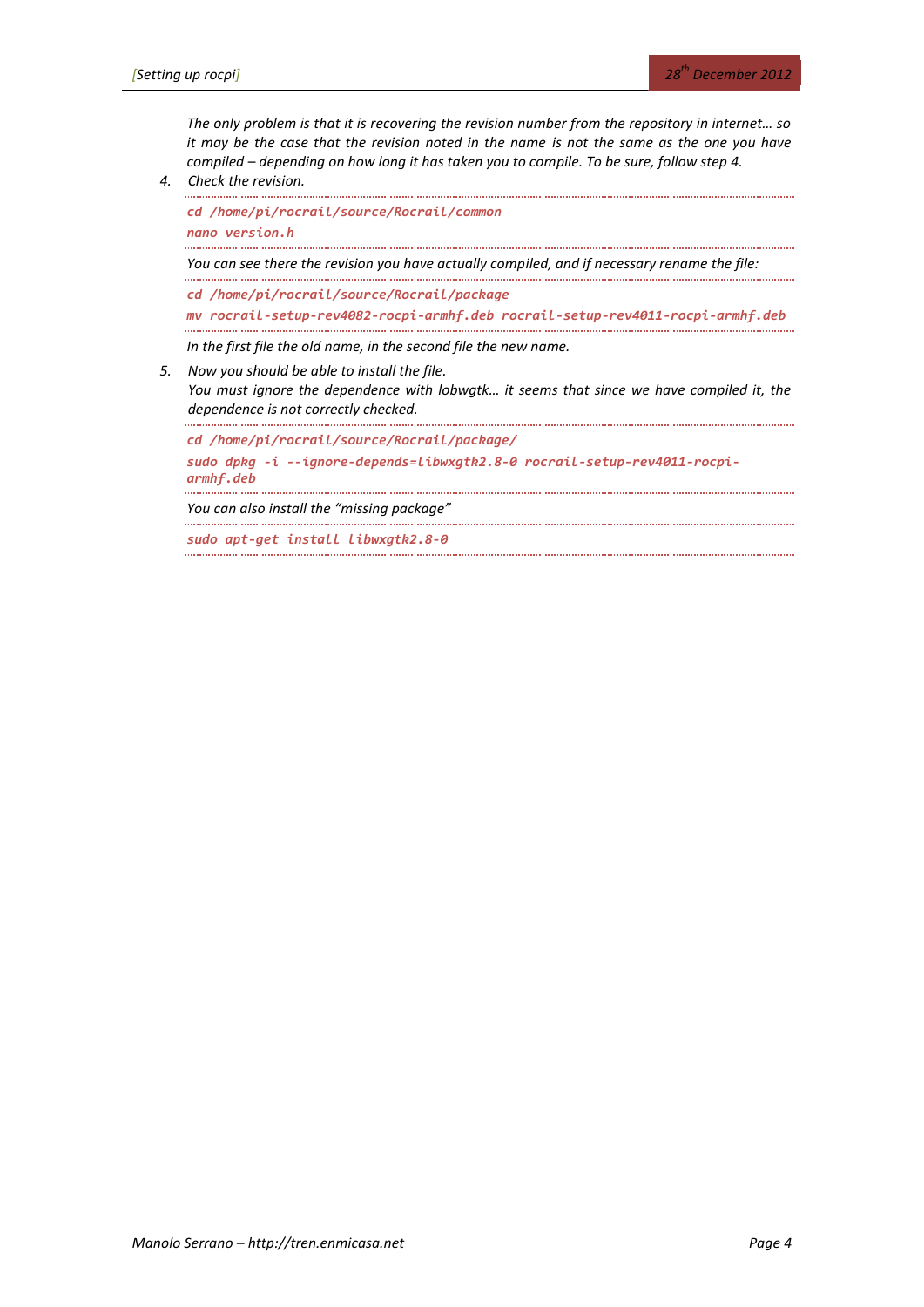## *3 Running your rocpi*

## *3.1 Preparing the environment*

## *3.1.1 Getting all the files needed (in case of problems)*

*The first thing you need to do is to copy your image and svg folders to /opt/rocrail/*

*It seems that after compiling, they are not installed with the rest of the program, and at least the svg folder is critical.*

```
cd /opt/rocrail
sudo mkdir svg
sudo mkdir images
sudo cp /home/pi/rocrail/sources/Rocrail/rocrail/package/images/*.* images
sudo cp –rf /home/pi/rocrail/sources/Rocrail/rocview/svg/ .
```
*Note the last "." at the end.*

#### *In the last version compiled (4177 and forward) this problems seems to be solved.*

### *3.1.2 Tune-up the rocrail.ini file (in case of problem)*

*Since v4177, it seems mandatory to provide a path to the libraries for the centrals (included ddx). If you get into this problem, you can easily detect it, since you will get errors opening ddx.so and in the clients you will receive a message "IID not set".*

```
cd /opt/rocrail
sudo nano rocrail.ini
Replace
libpath=""
by
libpath="/opt/rocrail/"
```
#### *3.1.3 Releasing the use of the serial port*

*Source: [http://elinux.org/RPi\\_Serial\\_Connection](http://elinux.org/RPi_Serial_Connection)*

*To make use of the DDX you will need to clear the use of the serial port in the rpi. By default, there are a number of messages going to the serial port.*

<span id="page-4-0"></span>*The first is kernel boot messages at startup, those are caused by the kernel parameter console=ttyAMA0,115200 set in /boot/cmdline.txt. Kernel debuging is also on the serial port. To remove them:*

*1. Make a copy of the cmdline.txt file*

*cd /boot/ sudo cp cmdline.txt cmdline.bck*

*2. Remove the following parameters: console=ttyAMA0,115200 and kgdboc=ttyAMA0,115200*

*sudo nano cmdline.txt*

*Next is the login prompt, set in /etc/inittab*

*1. Make a copy of the file*

*cd /etc/ sudo cp inittab inittab.bck*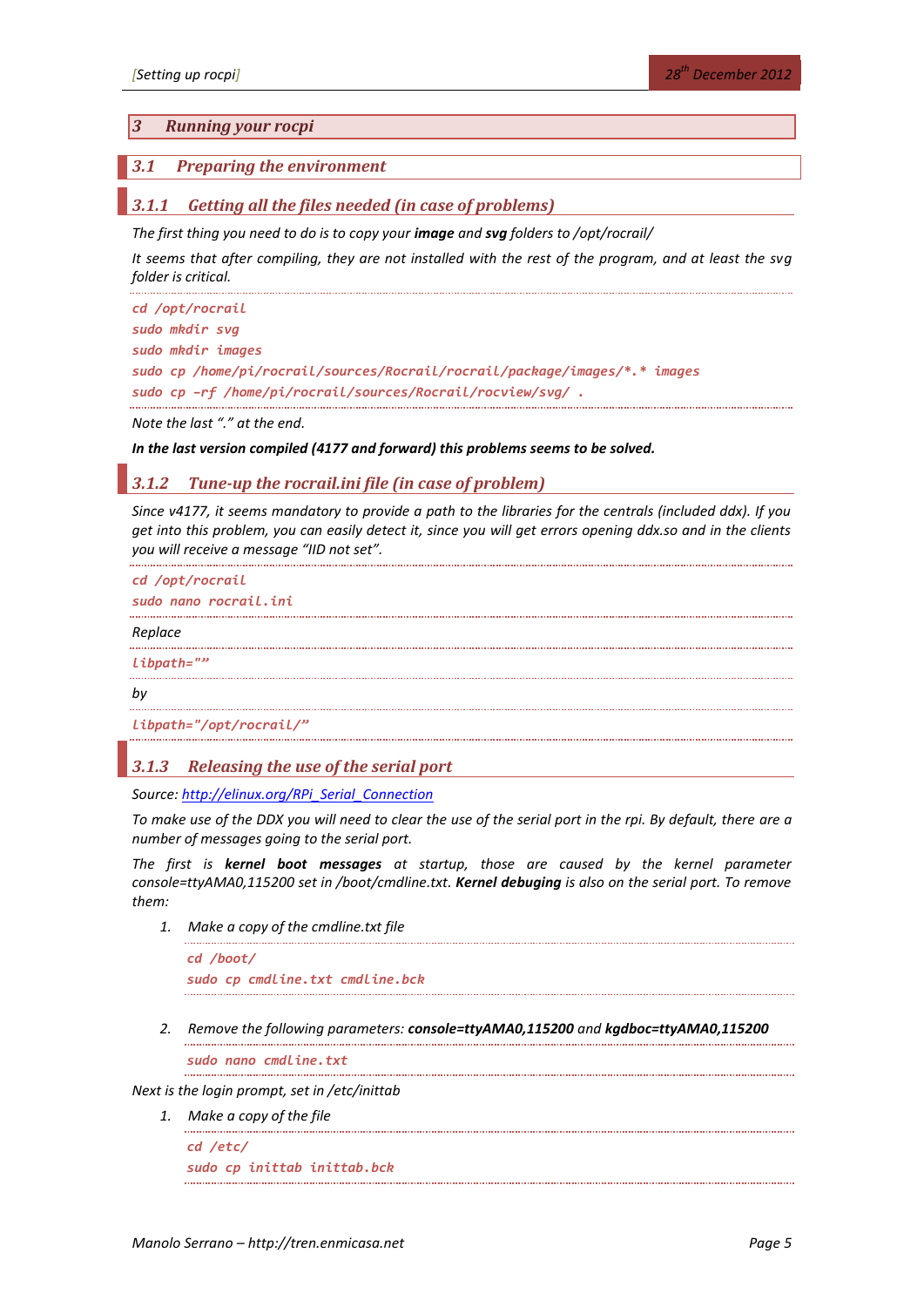#### *2. Comment (#) the line the line T0:23:respawn:/sbin/getty -L ttyAMA0 115200 vt100*

*sudo nano inittab*

*"Some distro's may be setup differently; just double check 'ps aux|grep ttyAMA0' and 'cat /proc/cmdline' to verify ttyAMA0 is not in use anywhere".*

<span id="page-5-0"></span>*3.2 Launching rocrail*

*Running rocrail should be easy at this point. Just remember it has to be run with root privileges.*

*cd /opt/rocrail/ sudo ./rocrail*

*I have tried to run it from another folder, but I always get errors related to dependences with other files. Since in the typical setting, you will be running rocrail as a daemon you will not usually need to follow the above procedure.*

### <span id="page-5-1"></span>*3.3 Running rocrail as a daemon*

*This is an optional configuration, and it is an alternative to launching rocrail as in section [3.2.](#page-5-0) This procedure will install a daemon in the rpi running rocrail each time the system is boot.*

*Source: <http://wiki.rocrail.net/doku.php?id=rocrail-daemon-en>*

*<http://forum.rocrail.net/viewtopic.php?t=2569&highlight=daemon>*

*<http://www.thegeekstuff.com/2012/03/lsbinit-script/>*

*<http://ubuntuforums.org/showthread.php?t=1028066>*

*The configuration should be straightforward following the wiki on rocrail website:*

*1. Copy the files needed to the right places.*

*sudo cp /home/pi/rocrail/source/Rocrail/rocrail/package/rocraild.sh /opt/rocrail/ sudo cp /home/pi/rocrail/source/Rocrail/rocrail/package/rocraild /etc/init.d/*

*2. Make the files executable.*

```
sudo su
chmod 755 /etc/init.d/rocraild
chmod 755 /opt/rocrail/rocraild.sh
```
- *3. And here the difference I had to make in order to get the daemon running on boot. I do not know the reasons; I just followed the instructions/suggestions in the forum -it should have worked without this modification.* 
	- *a. Edit the file sudo nano /etc/init.d/rocraild*
	- *b. And include the following levels in the header part from,*

*# Default-Start: 3 # Default-Stop: to # Default-Start: 2 3 4 5 # Default-Stop: 0 1 6*

*4. Finally add the appropriate symbolic links to cause the daemon to be run when the system goes down, or comes up.*

*sudo update-rc.d rocraild defaults*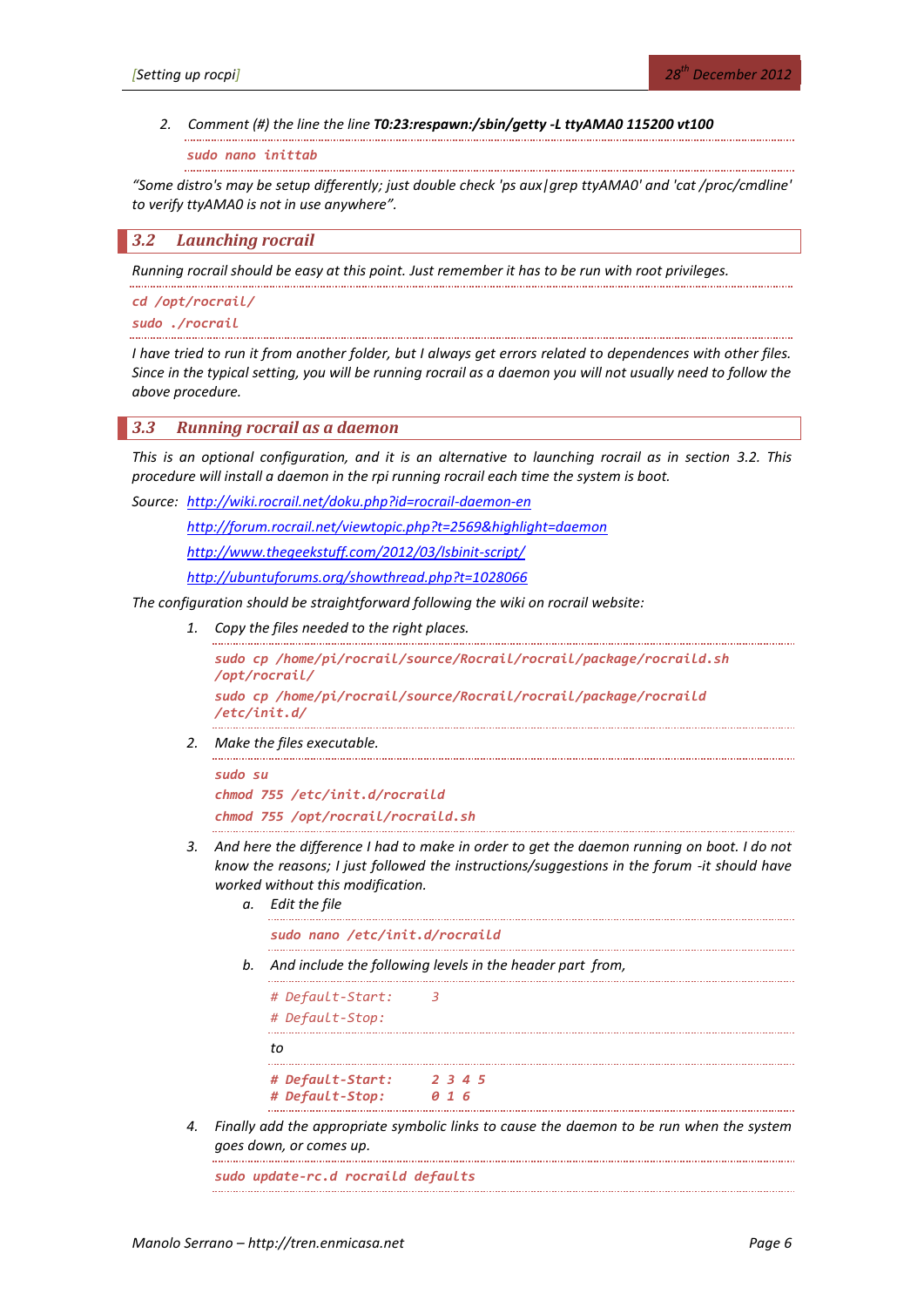*If you do not receive a clean message, you may have arrived to the same problem I had, and you will need step 3.But before, you will need to remove the link:*

*sudo update-rc.d -f rocraild remove*

*And then create the symbolic links again.*

. . . . . . . . . . . . . . . . . .

*sudo update-rc.d rocraild defaults*

*5. With everything in place, rocrail should be launched during start up, and stop when shutting down. It is always possible to start and stop the service manually: Start:*

*sudo /etc/init.d/rocraild start*

*Stop:*

*sudo /etc/init.d/rocraild stop*

## <span id="page-6-0"></span>*3.3.1 Customizing the daemon*

*This section is not necessary to run the daemon. The configuration hereafter serve to make the daemon look like the rest of processes in startup, and to get a copy of rocrail trace in a second terminal (tty2).*

## *3.3.1.1 Colors and messages*

*If you see the boot sequence of the rpi, you will see that all services are marked with an [OK], [fail],[info], etc. tag, depending if they are launched correctly. In order to get this feature, you would need to edit the rocraild file in /etc/init.d/.*

*Note that the following code is just to make the message look nice. Adapting the daemon to the debian template would probably require more modifications:*

*1. Open the file.*

*sudo nano /etc/init.d/rocraild*

*2. Include the following line after the header to get access to log functions: . /lib/lsb/init-functions It should look like this.*

*## END INIT INFO*

*. /lib/lsb/init-functions*

*rocraild\_BIN=/opt/rocrail/rocrail*

*3. Then replace the echo messages with the log messages.* 

```
From:
```

```
if [ ! -x $rocraild_BIN ] ; then
       echo -n "Rocrail not installed ! "
       exit 5
fi
case "$1" in
     start)
       if [ ! -e $rocraild_PID ] ; then
              echo "Starting Rocrail"
       else
              echo "rocraild.pid already exists ! "
              exit 5
       fi
```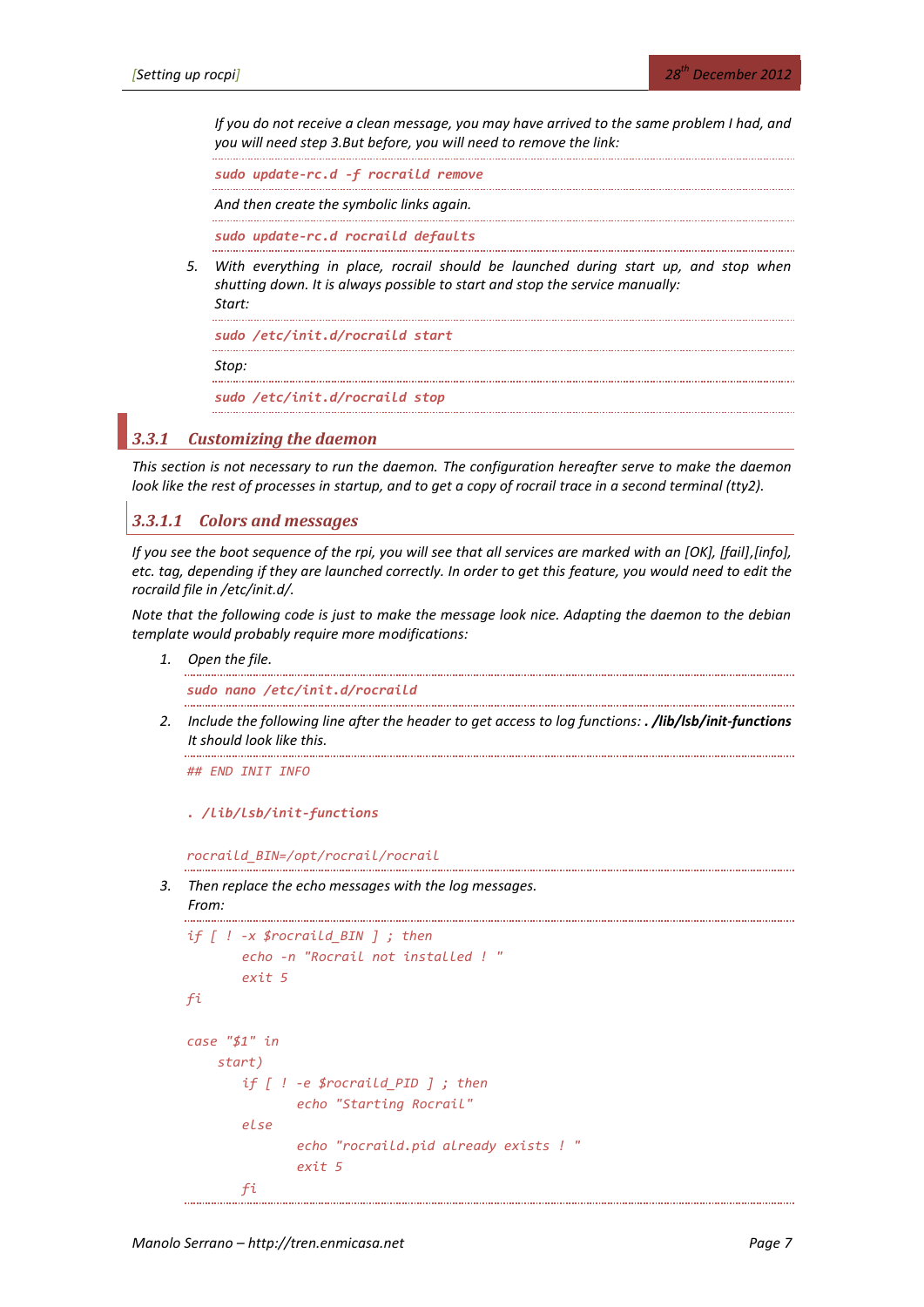```
su - root -c "$rocraild_SH"
       ;;
     stop)
       if [ -e $rocraild_PID ] ; then
              echo "Shutting down Rocrail"
       else
              echo "Rocrail not running or missing PID File ! "
              exit 5
       fi
       su - root -c "kill `head $rocraild_PID`"
       su - root -c "rm $rocraild_PID"
       ;;
*)
To:
if [ ! -x $rocraild_BIN ] ; then
       log_daemon_msg "Rocrail not installed !" "rocrail"
       log_end_msg 1
       exit 5
fi
case "$1" in
     start)
       log_daemon_msg "Starting Rocrail" "rocrail"
       if [ ! -e $rocraild_PID ] ; then
              su - root -c "$rocraild_SH"
       else
              log_end_msg 1
         echo "rocraild.pid already exists ! "
              exit 5
       fi
       log_end_msg 0
       ;;
     stop)
       log_daemon_msg "Shutting down Rocrail" "rocrail"
       if [ -e $rocraild_PID ] ; then
       su - root -c "kill `head $rocraild_PID`"
       su - root -c "rm $rocraild_PID"
     else
              log_end_msg 1
         echo "Rocrail not running or missing PID File ! "
              exit 5
       fi
       log_end_msg 0
       ;;
*)
```
*3.3.1.2 Copy of nohup in tty2*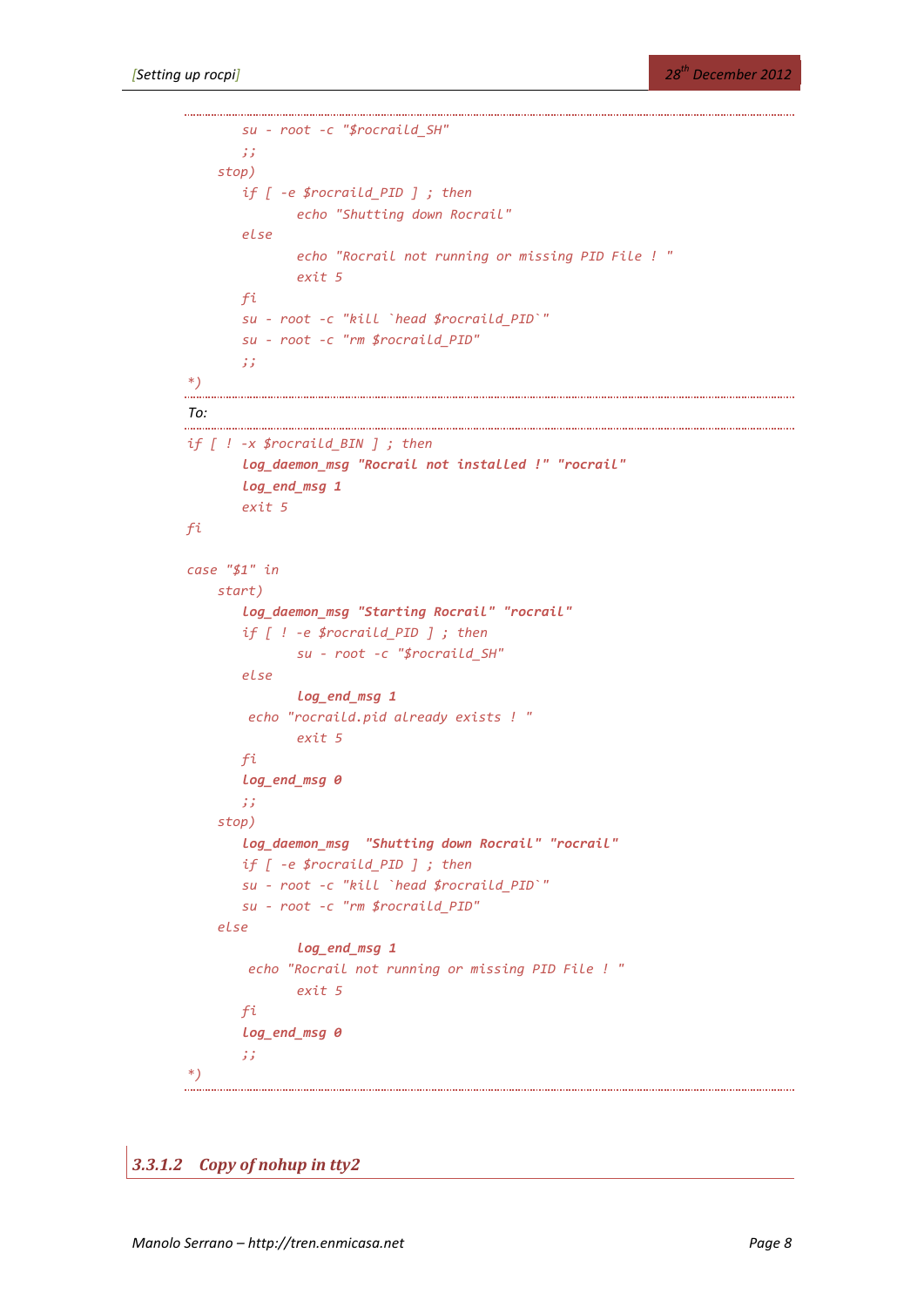*I* want to use the second terminal (tty2) as screen to check the daemon operations. There are several *ways to do it, and it is even possible to activate/deactivate the output to tty2, but I have decided to make it a default monitoring screen. In this way, pressing CTRL+ALT+F2 it is possible to monitor the daemon (not start and stop, but see what it is doing).* 

*Additionally, I am removing all messages when starting the daemon, even the ones related to nohup.out file.*

*1. To get this last feature you need to edit the rocraild.sh file.*

*sudo nano /opt/rocrail/rocraild.sh*

*2. Change the original file from.*

```
#!/bin/bash
cd /opt/rocrail/
rm -f nohup.out
nohup ./rocrail -l /opt/rocrail&
echo "$!" > rocraild.pid
```
#### *To:*

```
#!/bin/bash
cd /opt/rocrail/
rm -f nohup.out
touch nohup.out
nohup ./rocrail -l /opt/rocrail >nohup.out 2>&1 &
echo "$!" > rocraild.pid
tail -f nohup.out >/dev/tty2&
```
## *3.3.2 Controlling the daemon from another computer*

*It is always possible to control the daemon from another computer through ssh, just open a session and use the start and stop commands in section [3.3.](#page-5-1)*

*Additionally, if you want to see how the daemon is working, you can use the last command in the previous section (tail -f nohup.out).*

*If you want to see what the daemon is actually sending to tty2, you need:*

*1. Install linuxvnc.*

*sudo apt-get install linuxvnc*

*2. Grab terminal 2 with linuxvnc.*

*sudo linuxvnc 2*

*3. Make use of your favorite vnc tool to check tty2 (port in linuxvnc by default is 5900.*

### *3.4 Launching rocview*

#### <span id="page-8-0"></span>*3.4.1 Initial configurations*

*Running rocview for the first time will be also useful to complete the configuration of rocrail.*

*It is important you have rocrail already running, as a daemon or not. If you are running it as described in section [0,](#page-4-0) you need to push CTRL+ALT+F2. This will open a second shell, leaving rocrail running in CTRL+ALT+F1.*

*Once in the new shell, introduce again your user and password and open a graphical session.*

*startx*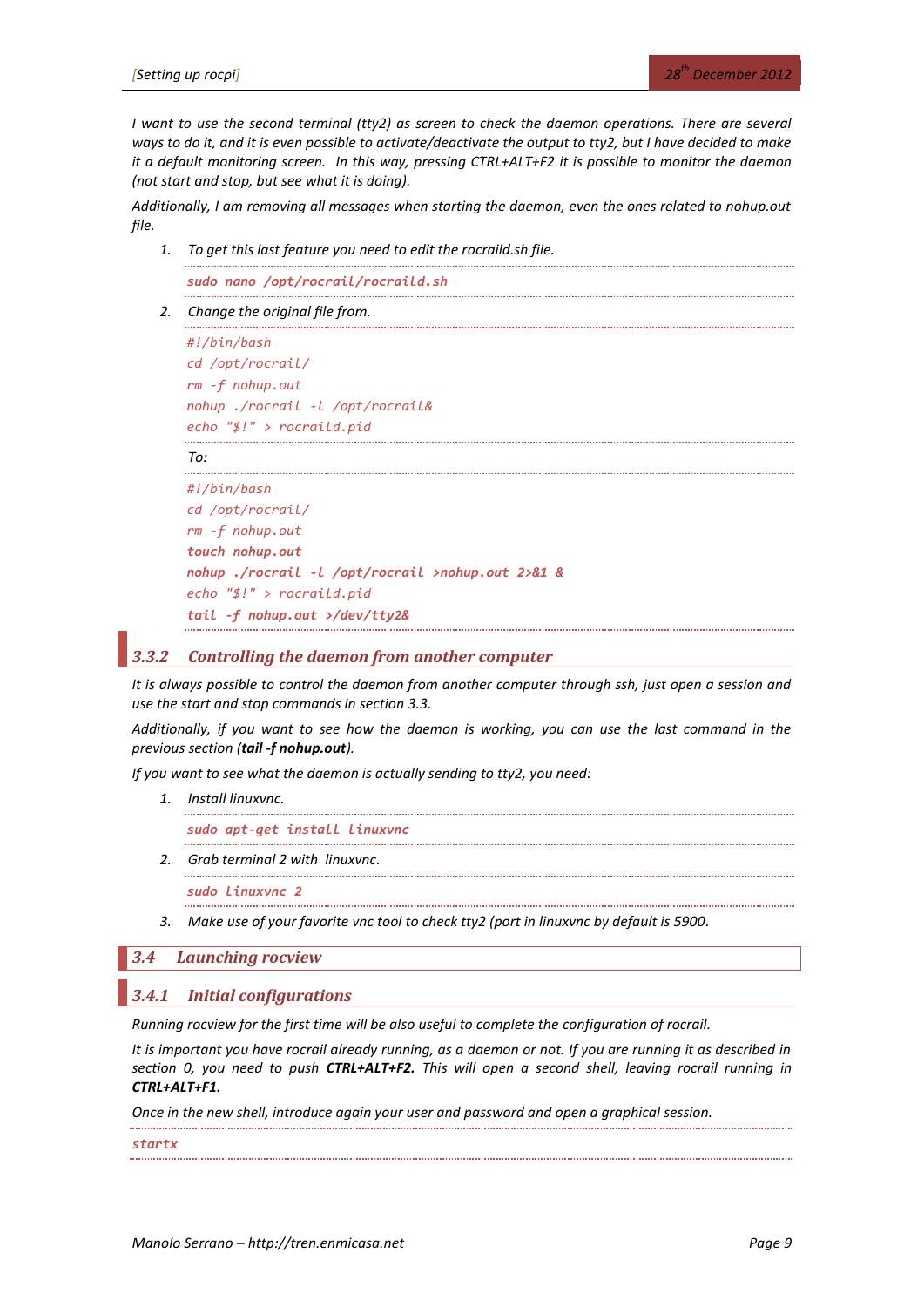*This will open a desktop (lxde). You need to select and open a terminal (lxterminal). In the distribution from raspberry, you should already have a link in the desktop. Otherwise, look for it at the program menu (accessories).*

*In the terminal, run rocview. Note you can always use this procedure to run it – not just for initial configurations.*

*cd /opt/rocrail sudo ./rocview*

*Now you will get the typical rocview window. There are three things you need to do here:*

- *1. Configure ddx as describe in: [http://wiki.rocrail.net/doku.php?id=ddx-en.](http://wiki.rocrail.net/doku.php?id=ddx-en) Just note that the serial port name is ttyAMA0. So you must configure it as /dev/ttyAMA0.*
- *2. Deactivate the s88 bus in ddx. The rpi does not count with a parallel port, so you will need to use other sensing mechanism – as Loconet. To that end, just set the address to 0.*
- *3. Configure Loconet, or any other mechanism you may have to replace the s88*
- *4. Make rocview as big as possible. We will be running rocview directly without a desktop and a windows manager. So, in order to make your rocview use the entire screen, go to View/Full Screen. This is the easiest way, you could also edit your rocview.ini file.*

*It is time to close rocview File/Exit, and end the graphical session (CTRL+ALT+BCK). If you cannot end with the combination of keys, simply close the session as usual (Start/Exit).*

## *3.4.2 Launching rocview without a windows manager and desktop*

*In order to release as many resources as possible, you do not need to open the desktop to run rocview.*

*From the second shell you have in CTRL+ALT+F2, or from the main one if you are already running rocrail as a daemon, you can directly start rocview:*

*sudo xinit /usr/bin/ck-launch-session ./rocview*

*Note that the windows manager will not be active, so you will not see the typical close, maximize and minimize buttons. You will not able either to resize the window. That is the reason to make it first in section [3.4.1.](#page-8-0)*

## *3.4.3 Launching rocview from hardware*

#### *WIP*

*The idea is to use one of the general purpose IO pins at the rpi to activate a script with the above mentioned procedure to start rocview.*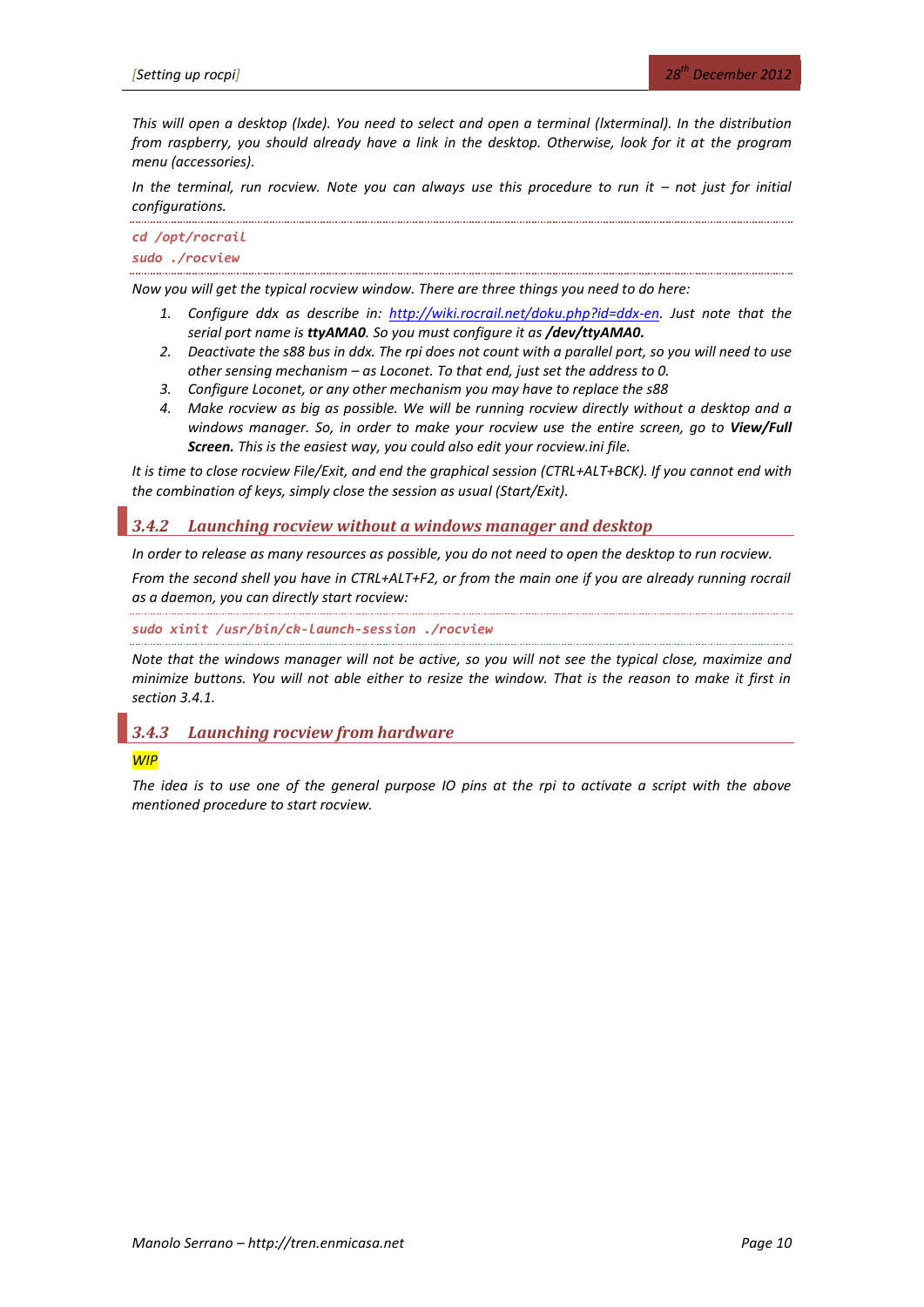## *4 Tuning up your pi*

## <span id="page-10-0"></span>*4.1 General settings*

#### *4.1.1 Extend the size of your partitions.*

*The distro for Raspbian is in a 2GB image, if you are using a bigger SD (recommended) you will need to extend the main partition.*

*Source [: http://elinux.org/RPi\\_Resize\\_Flash\\_Partitions](http://elinux.org/RPi_Resize_Flash_Partitions)*

*This is a straightforward procedure coming from the rpi guidelines. Nevertheless I recommend getting a backup of your image (see sectio[n 4.1.9\)](#page-14-0).*

*1. Start the fdisk tool.*

*sudo fdisk /dev/mmcblk0*

*2. Then delete partitions with d and create a new with n. You can view the existing table with p.*

*p to see the current start of the main partition (this is a very important piece of information if you do not want to lose any data, write down somewhere the current start).*

*d, 3 to delete the swap partition. In the last version there is no swap, already, so you can skip this step.*

*d, 2 to delete the main partition.*

*n p 2 to create a new primary partition, next you need to enter the start of the old main partition and then the size (enter for complete SD card).* 

*w write the new partition table.*

*3. Now you need to reboot:*

*sudo shutdown -r now*

*4. After the reboot you need to resize the filesystem on the partition. The resize2fs command will resize your filesystem to the new size from the changed partition table.*

*sudo resize2fs /dev/mmcblk0p2*

## <span id="page-10-1"></span>*4.1.2 Set a fix IP*

*Source: [http://elinux.org/RPi\\_Setting\\_up\\_a\\_static\\_IP\\_in\\_Debian](http://elinux.org/RPi_Setting_up_a_static_IP_in_Debian)*

*This setup is quite interesting for running rocrail in the rpi. With this setup, the clients will have a fix IP address to connect.* 

*1. Backup the current version of the interfaces file:*

*sudo cp /etc/network/interfaces /etc/network/interfaces.sav* 

*2. Edit the file*

```
sudo nano /etc/network/interfaces
```
*The interfaces file should have a line such as:*

*iface eth0 inet dhcp*

*3. Disable the DHCP client by commenting the above line*

*#iface eth0 inet dhcp*

*4. Include the fix address*

```
auto lo
iface lo inet loopback
auto eth0
```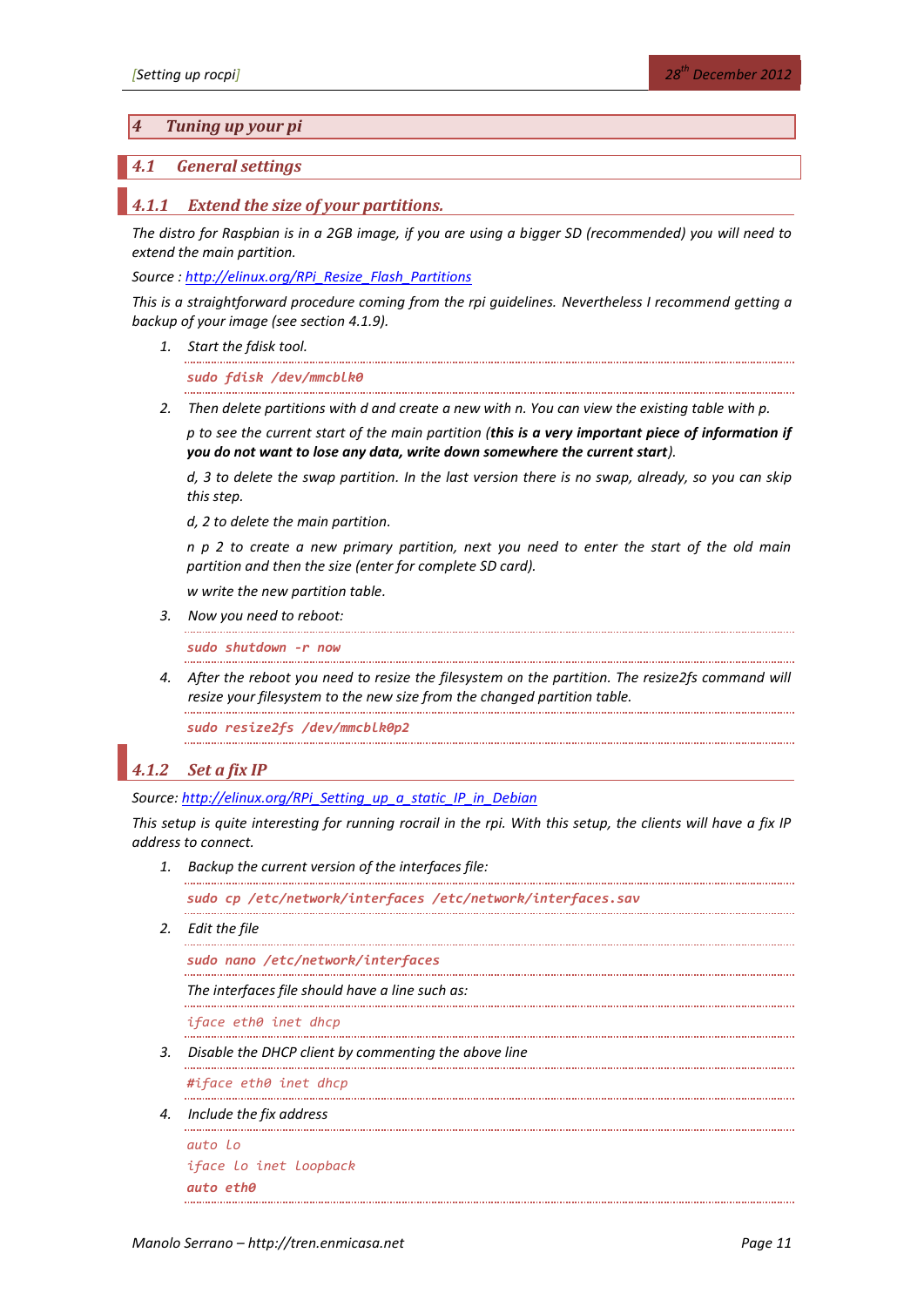```
iface eth0 inet static
#your static IP
address 192.168.1.118 
#your gateway IP
gateway 192.168.1.1
netmask 255.255.255.0
#your network address "family"
network 192.168.1.0
broadcast 192.168.1.255
```
*Alternatively, you can always force your router to serve the same IP over DHCP to your raspberry MAC address (but this procedure depends on your network configuration). This is especially useful since it avoids having to worry about the DNS nameserver. By default the /etc/resolv.conf file is completed with the DNS nameserver of the gateway (192.168.1.1 in the example above). However, in certain cases, the gateway may be serving other IP as DNS servers… in those cases an additional step is required:*

*5. Edit the file*

*sudo nano /etc/resolv.conf*

*6. Add the lines with the IPs that your router is providing by DHCP*

*nameserver 192.168.1.1 nameserver XX.XX.XX.XX*

## <span id="page-11-0"></span>*4.1.3 Setting up the sound.*

#### *Source:*

*[http://elinux.org/R-Pi\\_Troubleshooting#Sound\\_does\\_not\\_work\\_at\\_all.2C\\_or\\_in\\_some\\_applications](http://elinux.org/R-Pi_Troubleshooting#Sound_does_not_work_at_all.2C_or_in_some_applications)*

*In Wheezy the sound is set up by default and operates on the hdmi port. You may need to redirect the sound to the headphones output.*

*sudo amixer cset numid=3 1*

*To get the sound back to hdmi:*

*sudo amixer cset numid=3 2* . . . . . . . . . . . .

*And you can check if it is working:*

*sudo aplay /usr/share/sounds/alsa/Front\_Center.wav*

*4.1.4 Increase the video signal at the hdmi port.* 

*Source: [http://elinux.org/R-Pi\\_Troubleshooting#Interference\\_visible\\_on\\_a\\_HDMI\\_or\\_DVI\\_monitor](http://elinux.org/R-Pi_Troubleshooting#Interference_visible_on_a_HDMI_or_DVI_monitor)*

*Some TVs and screens need it.* 

*1. Edit the rpi configuration file.*

*sudo nano /boot/config.txt*

*2. Add the following line to the configuration file, replace de value already there with 4, or uncomment the line.*

*config\_hdmi\_boost=4*

*3. Exit saving.*

```
Press Control-x
Press y
Press [enter]
```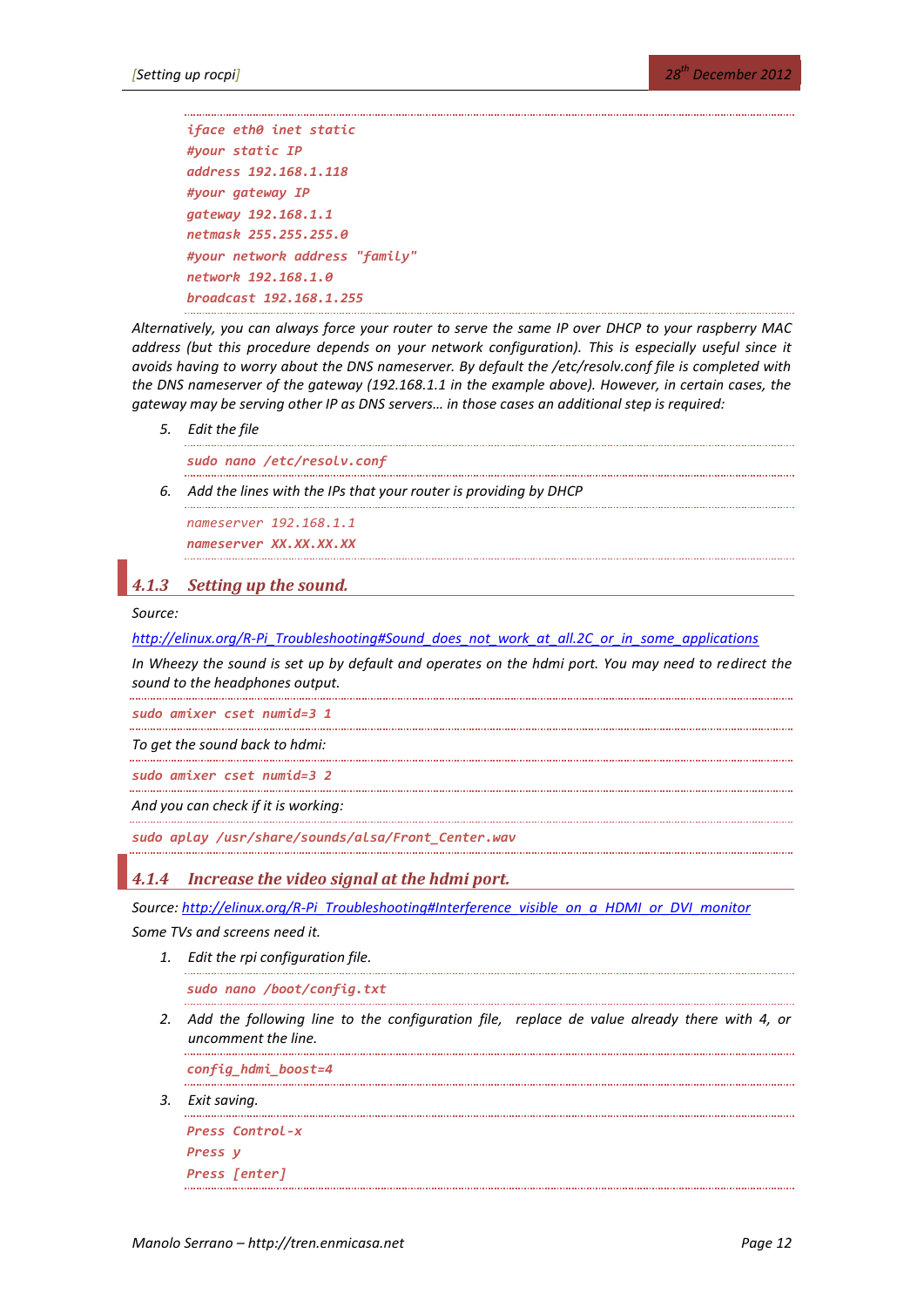*4. After exiting the editor, restart using the command.*

*sudo reboot*

## *4.1.5 Get rid of the big black borders around the image.*

*Again, this is a typical problem with some TVs and screens.*

*1. Edit the rpi configuration file.*

*sudo nano /boot/config.txt*

*2. Add the following line to the configuration file, replace de value already there with 1, or uncomment the line.*

*disable\_overscan=1*

*3. Exit saving.*

*Press Control-x Press y Press [enter]*

. . . . . . . . . . . . . . . .

*4. After exiting the editor, restart using the command.*

*sudo reboot*

## *4.1.6 Share a folder.*

*Source: [http://elinux.org/R-Pi\\_NAS](http://elinux.org/R-Pi_NAS)*

*1. First you need to install all the needed samba libraries.*

*sudo apt-get install samba samba-common-bin* . . . . . . . . . . . . . .

*2. Second step is to comfigure samba.*

*sudo nano /etc/samba/smb.conf*

*Search for the section marked ##### Authentication #####*

*Uncomment the following line.*

*# security = user*

*It should be like: o*

*security = user*

*In the [homes] section, change from*

 *read only = yes*

*to*

```
 read only = no
```
*3. By default, the username pi is defined. To allow pi to be a samba user.*

*sudo smbpasswd -a pi*

*You will be asked to enter pi's password twice.*

*4. If you want to use another username for Samba, add a new user.*

*sudo useradd john -m -G users sudo passwd john*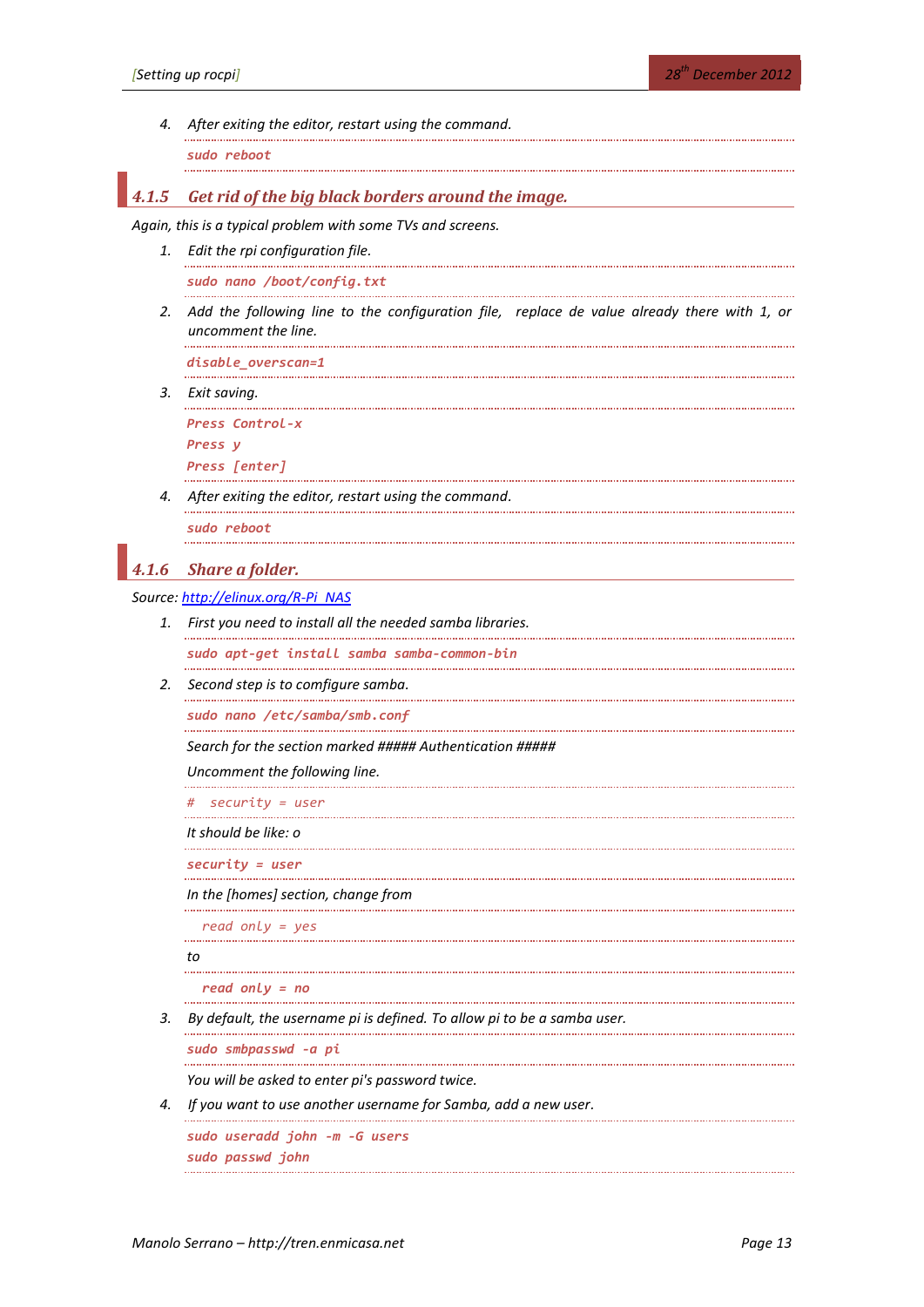*5. Restart samba to use the new configuration file.*

```
sudo /etc/init.d/samba restart
```
*You may find some problems to see the share home folder from a Windows machine. In some cases it helps to make a folder public to everyone (note that you will still need to access the folder with a user/password from rpi):*

*1. Create a directory to store public files.*

```
sudo mkdir /home/shares
sudo mkdir /home/shares/public
sudo chown -R root:users /home/shares/public
sudo chmod -R ug=rwx,o=rx /home/shares/public
```
*2. Edit the samba configuration file.*

*sudo nano /etc/samba/smb.conf*

*At the end of the file, add the following lines.*

```
[public]
   comment = Public Storage
   path = /home/shares/public
   valid users = @users
   force group = users
   create mask = 0660
   directory mask = 0771
   read only = no
```
*You may want to tweak where your drives are mounted so that they mount in the share area. First create a directory then mount the drive there.*

```
sudo mkdir /home/shares/public/disk1
sudo mount /dev/sdxx /home/shares/public/disk1
```
## *4.1.7 Clean some of the daemons starting with the system, so it starts up quicker.*

*Source:<http://theos.in/desktop-linux/removing-unwanted-startup-debian-files-or-services/>*

*In order to speed up the boot process as much as possible, you can deactivate some daemons. An easy way to do it is through the rrconf tool.*

*sudo apt-get intstall rrconf*

*The following list of daemons is candidate to be removed… I have not tested, so feedback is welcome:*

- Lightdm. If no desktop is going to be used, it seems it could be removed. However, I have no *idea on the effect when trying to launch a stand-alone rocview windows.*
- Motf. I would assume, removing this will only affect the message of the day... but I have not *tested.*
- *Rsync. As far as I know, this is not in use… unless being used for updates of the rpi.*
- *X11-common. Again, in case of not planning to use rocview.*

# *4.1.8 Change the name of your rpi-*

*Source: [http://www.simonthepiman.com/how\\_to\\_rename\\_my\\_raspberry\\_pi.php](http://www.simonthepiman.com/how_to_rename_my_raspberry_pi.php)*

*In order to change the name to rocpi (or anything you want) you need to edit the /etc/hostname file.*

*sudo nano /etc/hostname*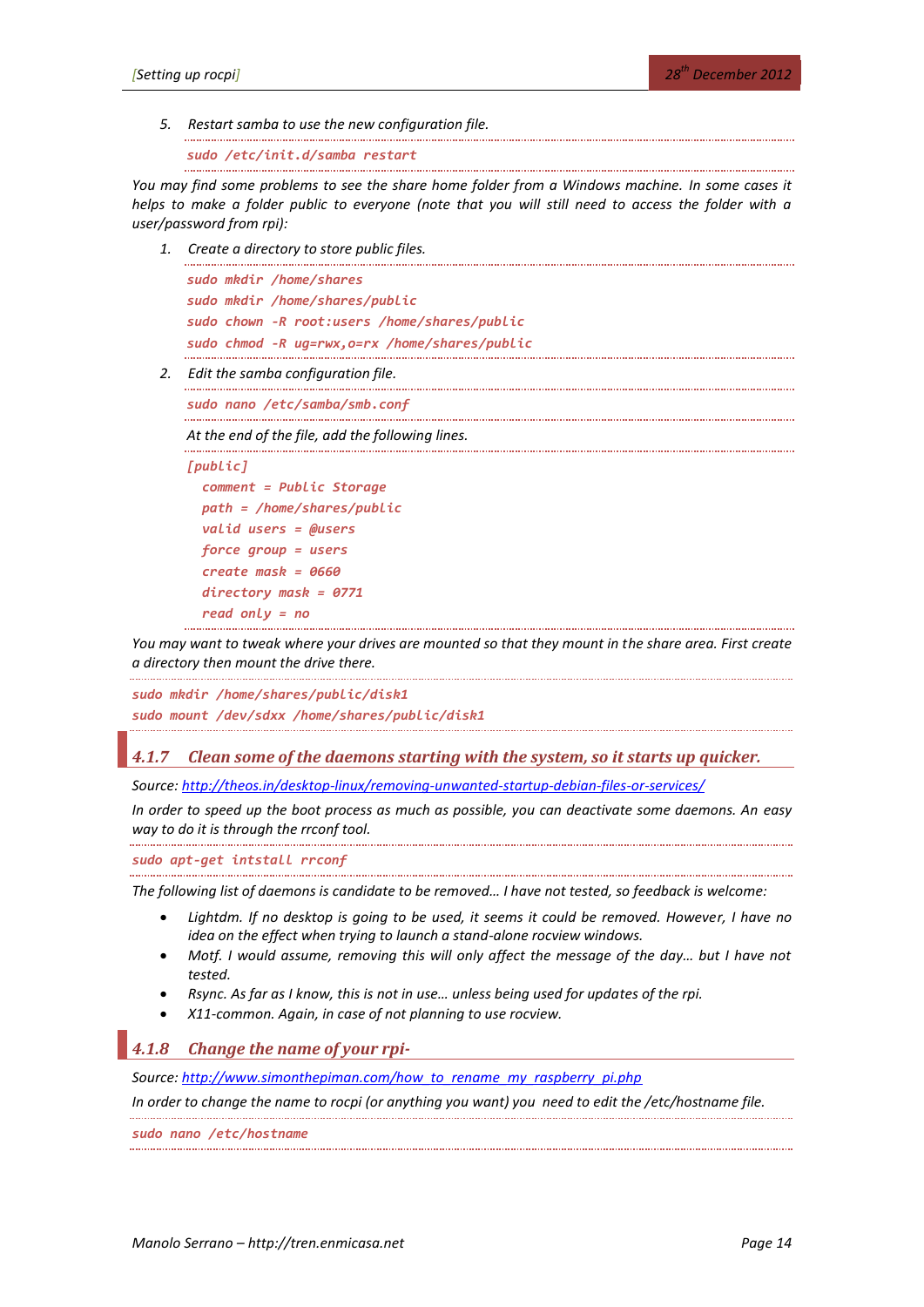*which should look like the entry below*

*raspberry*

*and change it to*

*rocpi*

*Next you need to edit the /etc/hosts file,*

*sudo nano /etc/hosts*

*which should look like the entry below.*

*::1 raspberry localhost6.localdomain6 localhost6*

*127.0.1.1 raspberry*

*127.0.0.1 localhost*

*::1 localhost ip6-localhost ip6-loopback*

*fe00::0 ip6-localnet*

*ff00::0 ip6-mcastprefix*

*ff02::1 ip6-allnodes*

*ff02::2 ip6-allrouters*

*And change the details as below.* 

*::1 rpi1 localhost6.localdomain6 localhost6*

```
127.0.1.1 rocpi
127.0.0.1 localhost
::1 localhost ip6-localhost ip6-loopback
fe00::0 ip6-localnet
ff00::0 ip6-mcastprefix
ff02::1 ip6-allnodes
ff02::2 ip6-allrouters
```
*Finally you need to reboot the pi.*

*sudo reboot*

## <span id="page-14-0"></span>*4.1.9 Backup your system*

*Sources:<http://www.raspberrypi.org/phpBB3/viewtopic.php?f=29&t=12540>*

*<http://www.raspberrypi.org/phpBB3/viewtopic.php?f=29&t=10543>*

*Easiest way from windows is to make use of the same tool used to install the rpi image in your sd card: Win32DiskImager. This time, instead of writing, just read.*

*It may take some time, depending on the size of your card.*

*4.2 Specific settings for my layout*

*Hereafter I include specific customization for my layout.*

*4.2.1 Two IPs for Loconet Ethernet bridge*

*Source:<http://www.nish.com/2007/12/how-to-set-multiple-ips-on-debian/>*

*To replace the s88 bus for sensors in the layout, I use Loconet, and specifically the GCA101(MGV101) board designed by Peter Giling and Fred Jansen [\(http://wiki.rocrail.net/doku.php?id=mgv101-en\)](http://wiki.rocrail.net/doku.php?id=mgv101-en).* 

*The manual of this board explains the benefits of having the Loconet Bridge in a segregated subnet. The instructions to get multiple IPs on debian can be found hereafter (you will need a fix IP a explained in section [4.1.2\)](#page-10-1):*

*1. Backup the current version of the interfaces file.*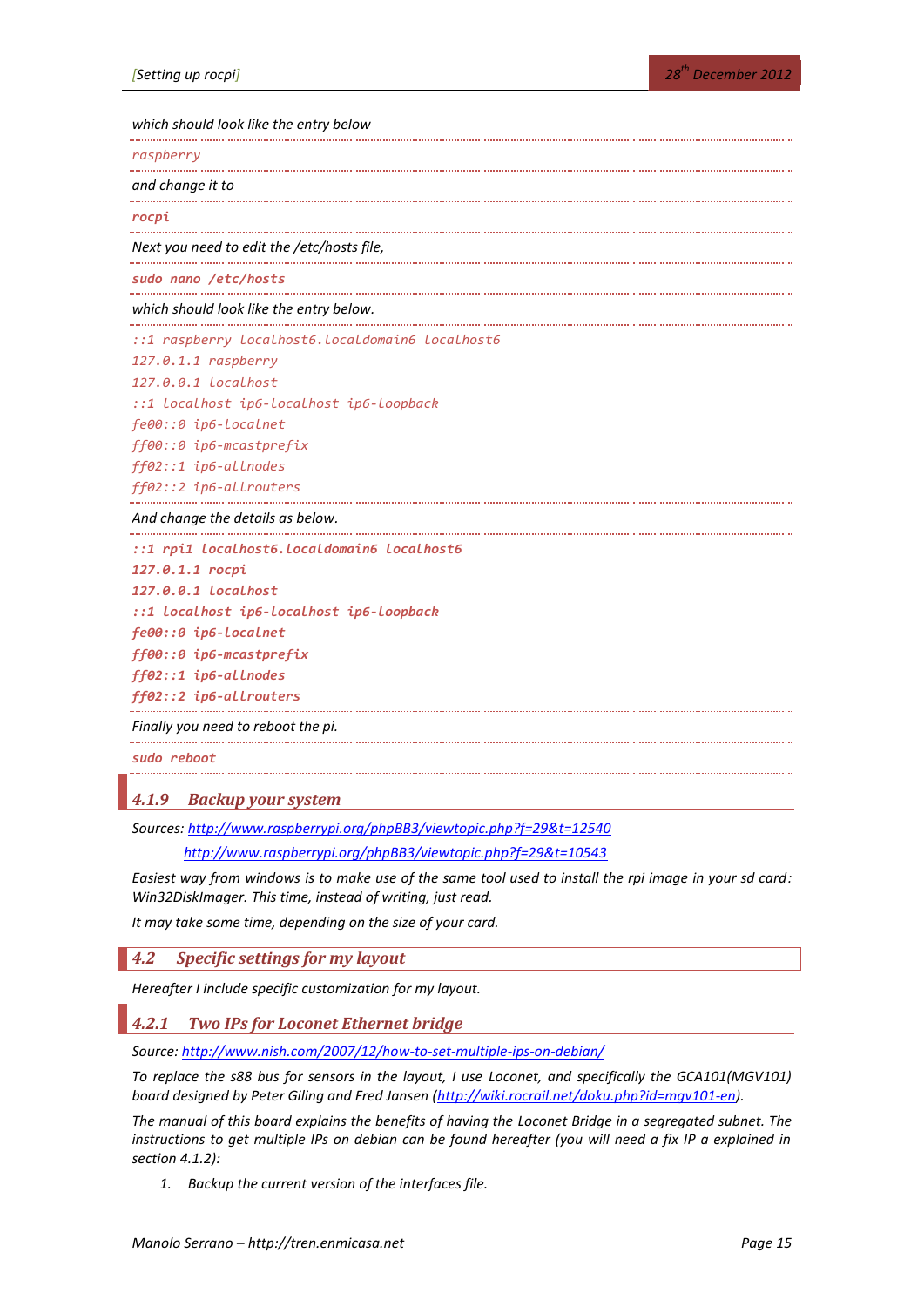*sudo cp /etc/network/interfaces /etc/network/interfaces.sav*

*2. Edit the file.*

*sudo nano /etc/network/interfaces*

*3. Add the following lines.*

*auto eth0:0 iface eth0:0 inet static*

*address 192.168.0.10 netmask 255.255.255.0 broadcast 192.168.0.255*

*4. Restart the network.*

*sudo /etc/init.d/networking restart*

### *4.2.2 Touchscreen*

*Fortunately the Packard Bell Viseo200T I am using is already recognized by debian distro installed in rpi. Thus, there is no need for any hard work.*

*However, in order to fine tune the screen. There are a number of things that can be done.*

## *4.2.2.1 Install a touch keyboard*

*I am using the following one: <http://homepage3.nifty.com/tsato/xvkbd/#mainmenu>*

*First thing to do, install it:*

*sudo apt-get install xvkbd*

*Second thing, configure your keyboard layout by default.*

*Source:<http://forum.tinycorelinux.net/index.php?topic=2189.0>*

*cat /etc/X11/app-defaults/XVkbd-spanish >> .Xdefaults*

*To launch it, you only need to:*

*1. Call it from a graphical session, from a terminal.*

#### *xvkbd*

- *2. Launch it from HW. WIP: The idea is to launch it and completement the HW launch of rcview.. but I do not know if it would be possible*
- *3. Launch it from Rocview. WIP:*

Launching it from rocview does not work. I have created a button launching the external *program, and I get an error related to not having access to graphical. <http://forums.wxwidgets.org/viewtopic.php?f=1&t=20228>*

## *4.2.2.2 Emulate right click*

*WIP: http://www.touch-base.com/documentation/Virtual%20Keyboards.htm http://www.conan.de/touchscreen/evtouch.html http://forum.xbmc.org/showthread.php?tid=137852 http://home.eeti.com.tw/web20/eg/about\_EETI.html*

*4.2.3 Video tuner*

*WIP*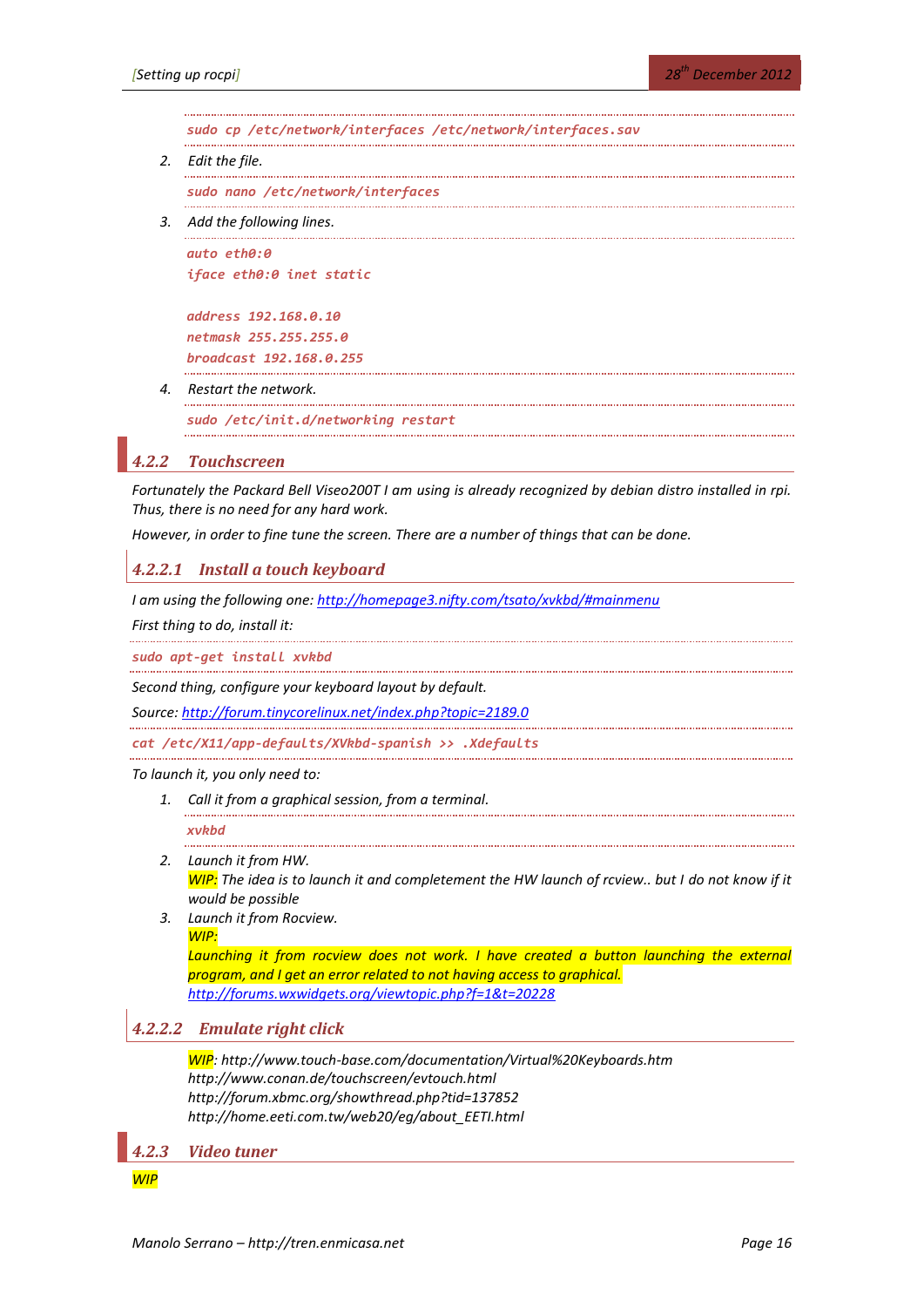| 4.2.4                                                                                                             | <b>Speech Synthesis</b>                                                        |                                                                                                                                                                                   |
|-------------------------------------------------------------------------------------------------------------------|--------------------------------------------------------------------------------|-----------------------------------------------------------------------------------------------------------------------------------------------------------------------------------|
|                                                                                                                   | Source: http://elinux.org/RPi Text to Speech (Speech Synthesis)                |                                                                                                                                                                                   |
|                                                                                                                   | http://wiki.rocrail.net/doku.php?id=text-en                                    |                                                                                                                                                                                   |
| Please check first you are capable of reproducing sounds (section 4.1.3). Then you need to follow these<br>steps: |                                                                                |                                                                                                                                                                                   |
| 1.                                                                                                                | Install a player                                                               |                                                                                                                                                                                   |
|                                                                                                                   | sudo apt-get install mplayer                                                   |                                                                                                                                                                                   |
| 2.                                                                                                                | Sort out the mplayer error message, edit file /etc/mplayer/mplayer.conf using: |                                                                                                                                                                                   |
|                                                                                                                   | sudo nano /etc/mplayer/mplayer.conf                                            |                                                                                                                                                                                   |
|                                                                                                                   | Add a line:                                                                    |                                                                                                                                                                                   |
|                                                                                                                   | nolirc=yes                                                                     |                                                                                                                                                                                   |
| And here, we have two options:                                                                                    |                                                                                |                                                                                                                                                                                   |
|                                                                                                                   | a) Espeak<br>I.                                                                | Install Espeak with:                                                                                                                                                              |
|                                                                                                                   |                                                                                | sudo apt-get install espeak                                                                                                                                                       |
|                                                                                                                   | Н.                                                                             | Test Espeak with: Spanish female voice, emphasis on capitals (-k), speaking slowly (-s)<br>using direct text:-                                                                    |
|                                                                                                                   |                                                                                | espeak -ven+f3 -k5 -s150 "I've just picked up a fault in the AE35 unit'                                                                                                           |
|                                                                                                                   | b)<br>I.                                                                       | Google (internet connection required)<br>Create a file sonido.sh (the same that will be used later on by rocrail) with:                                                           |
|                                                                                                                   |                                                                                | cd /opt/rocrail<br>sudo nano speech.sh                                                                                                                                            |
|                                                                                                                   | Н.                                                                             | Add these lines to the file and save it (in nano editor use CTRL-O writeOut)                                                                                                      |
|                                                                                                                   |                                                                                | #!/bin/bash<br>say() {        local IFS=+;/usr/bin/mplayer -ao alsa -really-quiet -<br>noconsolecontrols<br>"http://translate.google.com/translate_tts?tl=en&q=\$*"; }<br>say \$* |
|                                                                                                                   | Ш.                                                                             | Add execute permissions to your script with:                                                                                                                                      |
|                                                                                                                   |                                                                                | chmod u+x speech.sh                                                                                                                                                               |
|                                                                                                                   | IV.                                                                            | Test it using:                                                                                                                                                                    |
|                                                                                                                   |                                                                                | ./speech.sh Hola Mundo.                                                                                                                                                           |

*Personally, I prefer the google option.. it sounds better. Now, you only need to follow the same process as described in rocrail forum to play with the text.*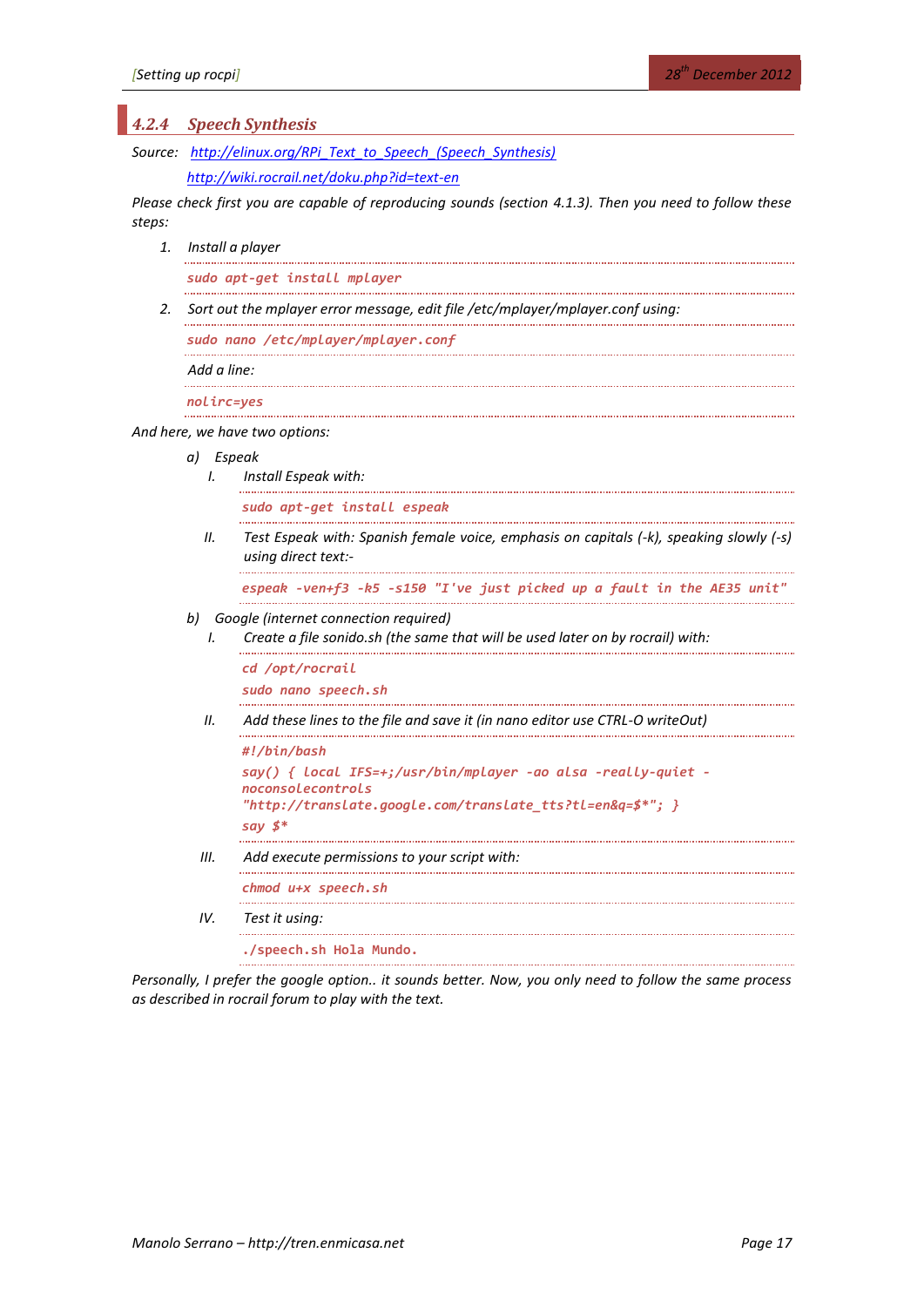# *5 Next steps*

*Some ideas to be check:*

- *Use other GPIOs for other functions:*
	- o *Activate the program track (PT).*
	- o *Capture through the AD converter the consumption of different boosters.*
	- o *Notify with some leds when the system is ready to go (rocrail daemon initialized).*
- *Check if instead of ddx, a new command station acting directly though the GPIO is possible.*